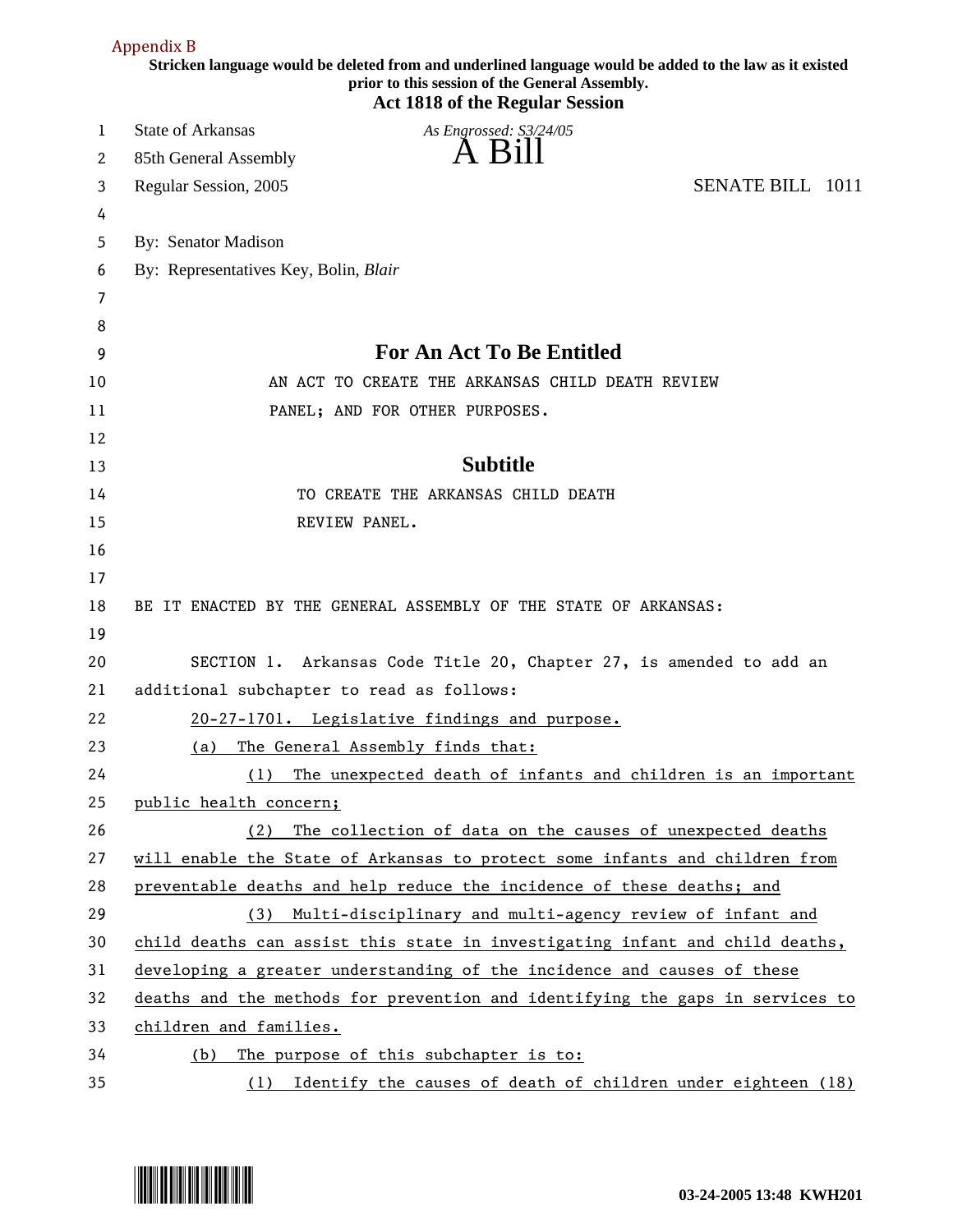**As Engrossed: S3/24/05 SB1011**  Appendix B

| 1  | years of age; and                                                             |
|----|-------------------------------------------------------------------------------|
| 2  | Reduce the incidence of injury and death to children by<br>(2)                |
| 3  | requiring a death review to be performed in all cases of unexpected deaths of |
| 4  | children under eighteen (18) years of age.                                    |
| 5  |                                                                               |
| 6  | 20-27-1702. Definitions.                                                      |
| 7  | As used in this subchapter:                                                   |
| 8  | "Child" means a person under eighteen (18) years of age; and<br>(1)           |
| 9  | "Unexpected death" means:<br>(2)                                              |
| 10 | A death involving a child who has not been in the care<br>(A)                 |
| 11 | of a licensed physician for treatment of an illness that is the cause of      |
| 12 | death;                                                                        |
| 13 | (B) A clinical diagnosis of death due to Sudden Infant                        |
| 14 | Death Syndrome; or                                                            |
| 15 | (C) A death due to an unknown cause.                                          |
| 16 |                                                                               |
| 17 | 20-27-1703. Arkansas Child Death Review Panel - Creation.                     |
| 18 | The Arkansas Child Death Review Panel is created within the<br>(a)            |
| 19 | Arkansas Child Abuse/Rape/Domestic Violence Commission.                       |
| 20 | The review panel shall consist of the following members:<br>(b)               |
| 21 | (1) A representative from the State Medical Examiner's Office;                |
| 22 | (2) A coroner who is registered with the National Board of                    |
| 23 | Medicolegal Death Investigators;                                              |
| 24 | (3) A representative from the Center for Health Statistics of                 |
| 25 | the Department of Health;                                                     |
| 26 | A representative from the Crimes Against Children Division<br>(4)             |
| 27 | of the Department of Arkansas State Police;                                   |
| 28 | A representative from the Division of Children and Family<br>(5)              |
| 29 | Services of the Department of Human Services;                                 |
| 30 | (6) A representative from the Arkansas Child Abuse/Rape/Domestic              |
| 31 | Violence Commission;                                                          |
| 32 | A physician who specializes in child abuse;<br>(1)                            |
| 33 | A representative from the College of Public Health at the<br>(8)              |
| 34 | University of Arkansas for Medical Sciences;                                  |
| 35 | A representative from the Office of the Prosecutor<br>(9)                     |
| 36 | Coordinator; and                                                              |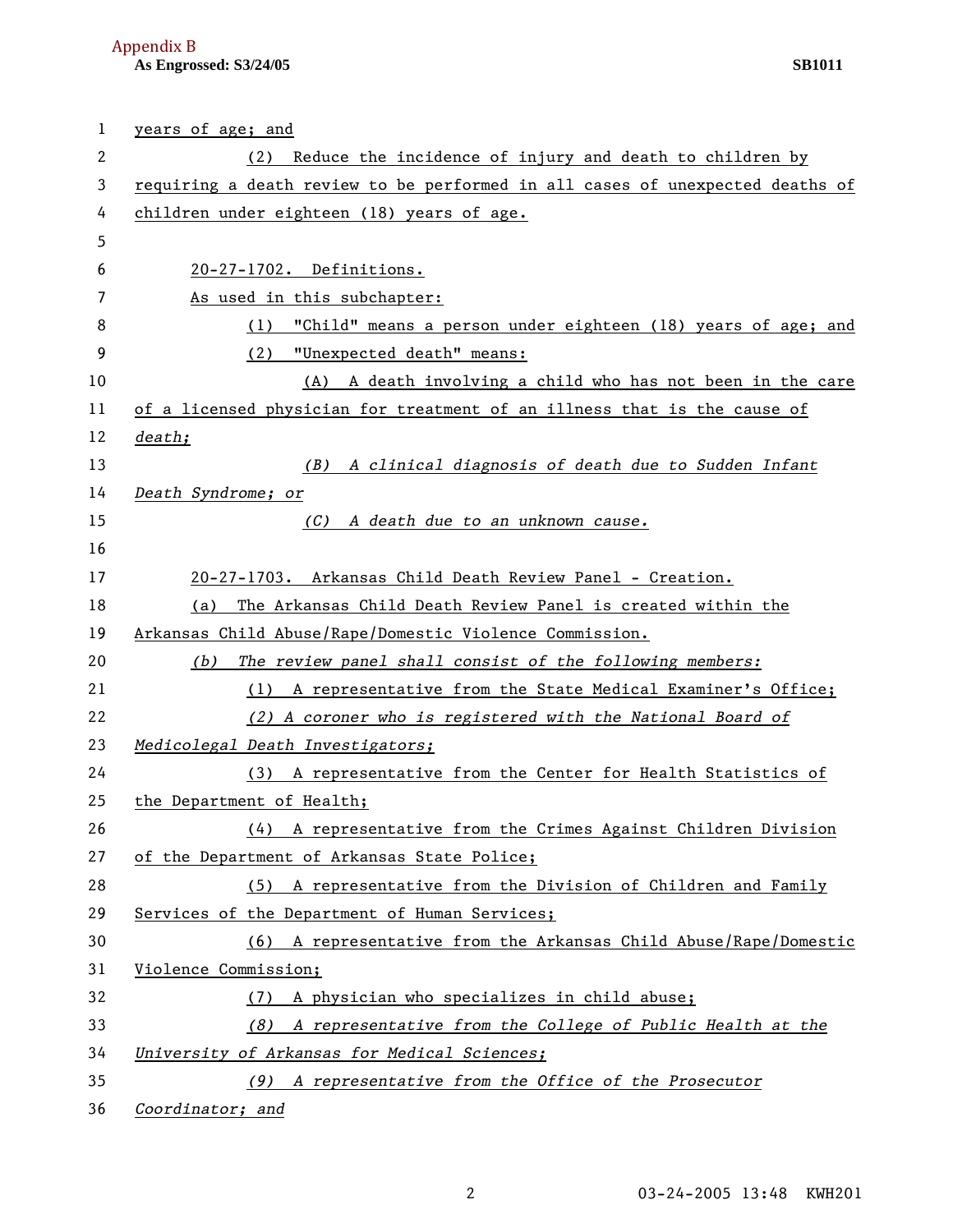| 1                     | (10) Any other individuals the review panel determines are                    |
|-----------------------|-------------------------------------------------------------------------------|
| $\mathbf{2}^{\prime}$ | necessary for a review.                                                       |
| 3                     |                                                                               |
| 4                     | 20-27-1704. Duties.                                                           |
| 5                     | The Arkansas Child Death Review Panel may:                                    |
| 6                     | Establish local and regional review panels and delegate some<br>(1)           |
| 7                     | or all of its responsibilities under this subchapter;                         |
| 8                     | Analyze data available from state agencies or other agencies<br>(2)           |
| 9                     | that may decrease unexpected deaths of children;                              |
| 10                    | (3) Collect, review, and analyze all death investigation reports              |
| 11                    | prepared under this subchapter and other appropriate information to prepare   |
| 12                    | reports for the General Assembly concerning the causes of unexpected deaths   |
| 13                    | of children and methods to decrease those deaths;                             |
| 14                    | Identify trends relevant to unexpected deaths of children;<br>(4)             |
| 15                    | Educate the citizens of Arkansas regarding the incidence and<br>(5)           |
| 16                    | causes of injury to and death of children and of the public's role to assist  |
| 17                    | in reducing this risk;                                                        |
| 18                    | Establish training criteria for county coroners; and<br>(6)                   |
| 19                    | Determine the information to be included in a child death<br>(7)              |
| 20                    | investigation report and provide this information to county coroners, medical |
| 21                    | providers, and other agencies to be used in preparing a death investigation   |
| 22                    | report.                                                                       |
| 23                    |                                                                               |
| 24                    | 20-27-1705. Investigation.                                                    |
| 25                    | $(a)(1)$ A copy of a child death investigation report required under          |
| 26                    | this subchapter, including information from law enforcement agencies,         |
| 27                    | coroners, fire departments, medical providers, or any other information       |
| 28                    | relative to the death investigation shall be provided to the Arkansas Child   |
| 29                    | Death Review Panel within thirty (30) days from the date the review panel     |
| 30                    | requests the information.                                                     |
| 31                    | Subdivision (a)(1) of this section is not applicable to a<br>(2)              |
| 32                    | death that is under criminal investigation, prosecution, or has been          |
| 33                    | adjudicated in a court of law.                                                |
| 34                    | $(b)(1)$ The review panel or a local or regional review panel may access      |
| 35                    | medical records and vital records in the custody of physicians, hospitals,    |
| 36                    | clinics, other health care providers, and the Department of Health concerning |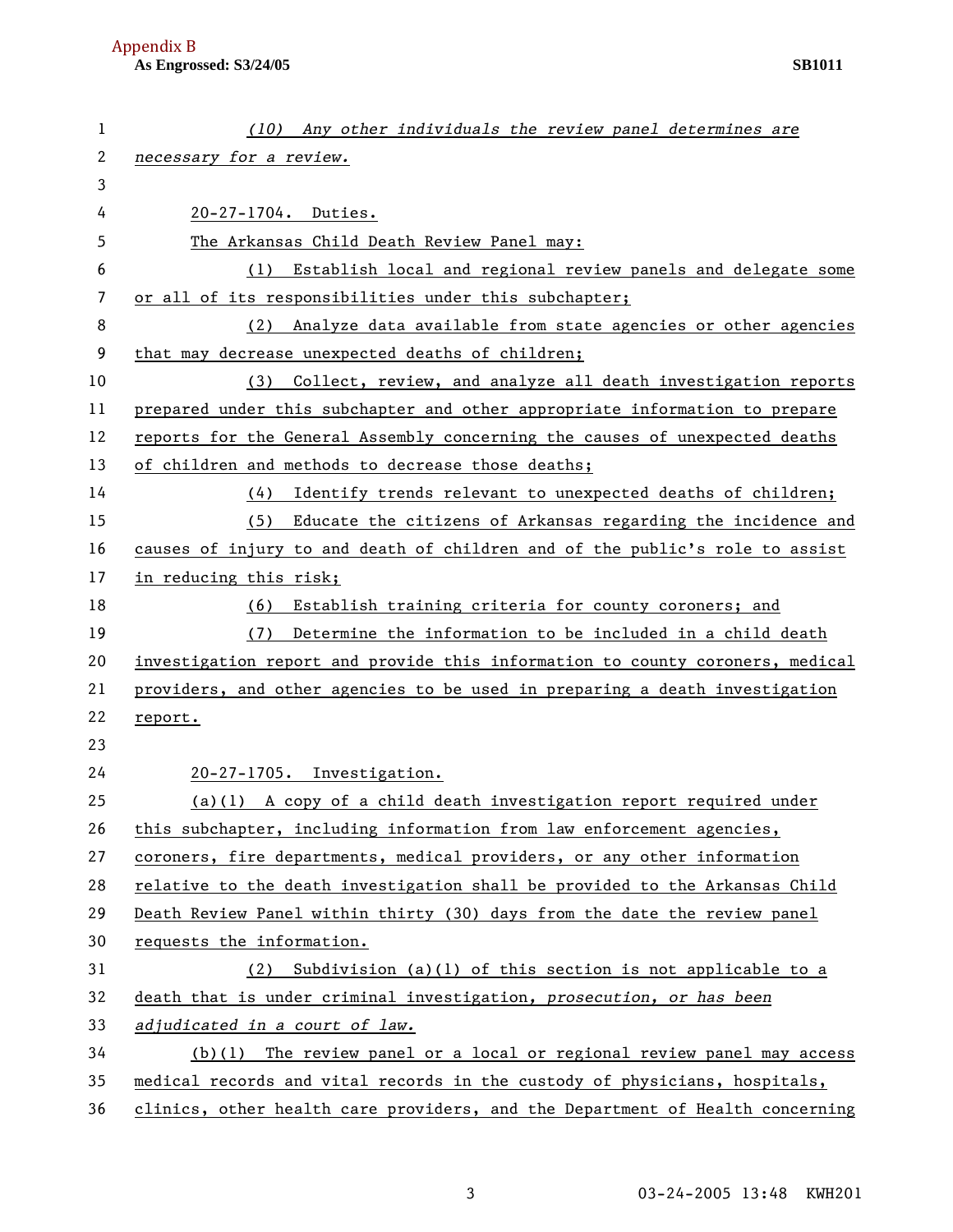## **As Engrossed: S3/24/05** SB1011 Appendix B

| 1  | the unexpected death of the child being investigated.                         |
|----|-------------------------------------------------------------------------------|
| 2  | The review panel may request any other information,<br>(2)                    |
| 3  | documents, or records pertaining to the completed investigation of unexpected |
| 4  | deaths of children.                                                           |
| 5  | Nothing in this subchapter shall alter or restrict the authority<br>(c)       |
| 6  | or jurisdiction of a county coroner.                                          |
| 7  | When the review panel determines that a parent or guardian was<br>(d)         |
| 8  | treating a child according to the tenets and practices of a recognized        |
| 9  | religious method of treatment that has a reasonable proven record of success, |
| 10 | the review panel is not required to make a finding of negligent treatment or  |
| 11 | maltreatment.                                                                 |
| 12 |                                                                               |
| 13 | 20-27-1706. Records - Confidentiality.                                        |
| 14 | $(a)(1)$ All records, reports, and other information obtained by the          |
| 15 | Arkansas Child Death Review Panel or local or regional review panel and the   |
| 16 | result of any child death investigation report shall be confidential.         |
| 17 | The records, reports, and other information obtained by the<br>(2)            |
| 18 | review panel or local or regional review panel shall not be:                  |
| 19 | (A) Subject to a subpoena;                                                    |
| 20 | Disclosed or compelled to be produced in any civil,<br>(B)                    |
| 21 | administrative, or other proceeding; or                                       |
| 22 | (C) Admissible as evidence in any civil, administrative,                      |
| 23 | or other proceeding.                                                          |
| 24 | The records, reports, and other information obtained by the<br>(3)            |
| 25 | review panel or local or regional review panel shall be available to law      |
| 26 | enforcement agencies and prosecuting attorneys.                               |
| 27 | Any person, agency, or entity furnishing confidential information<br>(b)      |
| 28 | shall not be liable for releasing the confidential information if the         |
| 29 | information was furnished in good faith under the provisions of this          |
| 30 | subchapter.                                                                   |
| 31 | The review panel may publish statistical compilations reflecting<br>(c)       |
| 32 | unexpected deaths of children that do not identify individual cases,          |
| 33 | physicians, hospitals, clinics, or other health care providers.               |
| 34 | $(d)(1)$ State, local, or regional review panel members shall be immune       |
| 35 | from civil and criminal liability in connection with their good faith         |
| 36 | participation on the review panel and all activities related to the review    |